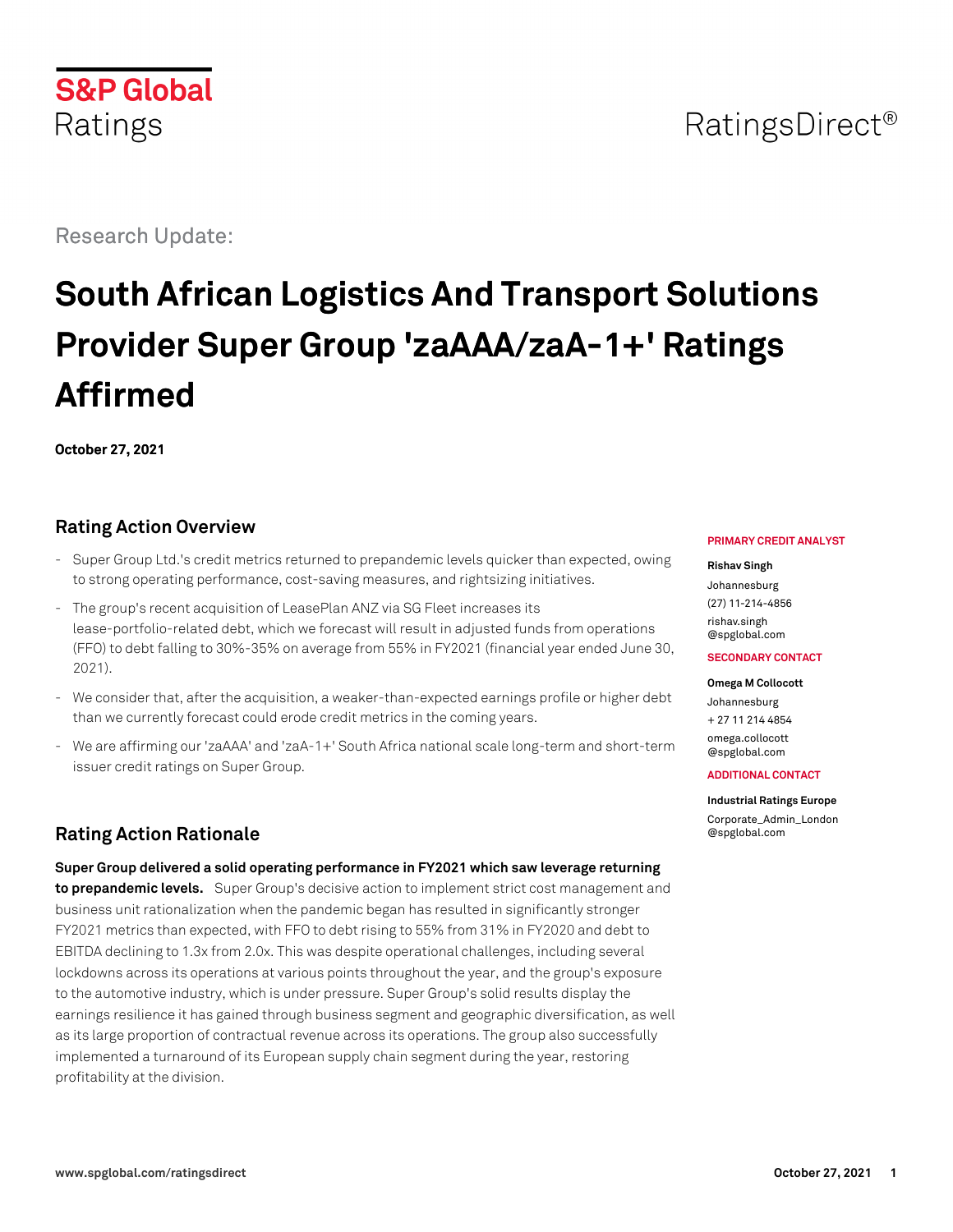#### **We believe the acquisition of LeasePlan ANZ will transform Super Group's consolidated**

**earnings profile and capital structure.** Super Group's 52.3%-owned subsidiary SG Fleet recently completed its acquisition of LeasePlan ANZ (Australia-New Zealand) for a consideration of South African rand (ZAR) 4.3 billion or Australian dollar (A\$) 403 million. The acquisition follows earlier attempts by SG Fleet to consolidate its market share in the region and offers potential for operating synergies, additional scale, and diversification of the customer base. We expect the acquisition to add about ZAR8 billion (A\$750 million) in annual revenue, with the EBIT margin close to 12% before potential synergies. The acquisition will also increase the share of business services and operating leases in Super Group's earnings mix. Notably, it will diversify SG Fleet's funding sources and materially increase its proportion of on-balance-sheet securitization warehouse funding while reducing its reliance on principal and agency funding. We expect SG Fleet's lease portfolio funding mix to move from an estimated 97% principal and agency and 3% warehouse, to 65% principal and agency and 31% warehouse following the acquisition, with the total funding base estimated at ZAR40 billion (A\$3.6 billion).

**We forecast that adjusted debt will reach almost ZAR22 billion in FY2022, up from ZAR5.5 billion in FY2021 after consolidating the securitization warehouse.** We estimate SG Fleet's post-transaction securitization warehouse debt at ZAR13.0 billion (A\$1.2 billion), in addition to acquisition-related debt of about ZAR2.0 billion (A\$175 million), which will result in Super Group's consolidated debt reaching almost ZAR22 billion in FY2022. The warehouse funding mechanism matches each lease contract with financing for the length of the lease contract, ensuring optimal cash flow matching and minimal refinancing risks related to the operating lease activities. We also understand that there is no recourse between the securitization warehouse lenders and Super Group via SG Fleet. Nonetheless, the increase in debt is substantial, so we will monitor the group's ability to deliver commensurate earnings and cash flows to support the debt balance and maintain FFO to debt above 30% on average after integrating LeasePlan ANZ.

**We believe short-term headwinds remain, which could overshadow the initiatives implemented by the group's various business segments.** Super Group has implemented significant rightsizing and cost-saving initiatives across its South African operations since the pandemic started. We believe easing of COVID-19-related restrictions should allow for growth and margin improvement in the coming years. However, trading conditions in the country remain under pressure due to socioeconomic conditions, signified by recent civil unrest (see "Social Unrest In South Africa Is A Reminder Of Institutional And Structural Constraints To A Fragile Recovery," published July 26, 2021). In its Supply Chain Africa segment, this exposure is offset by Super Group's substantial scale, relationships with blue-chip corporates, and balance-sheet strength, which position it well to gain market share and retain its pricing power. Fleet Africa is supported by contractual operating lease revenue but its reliance on state-owned enterprises leaves it vulnerable to the South African government's tender processes to win new contracts and retain existing ones. In FY2021, earnings at the South African and U.K. dealership segments were supported by cost reductions, a supportive used car market, and digitalization efforts. However, the global chip shortage and resulting new vehicle supply shortage are likely to strain vehicle sales volumes over the next 12 to 18 months, which will require renewed focus on cost-savings initiatives. Although we forecast a faster economic recovery at the Australian SG Fleet operations, we believe this will slow the rebound of the lease portfolio, which contracted by about 3% during FY2021 due to the pandemic.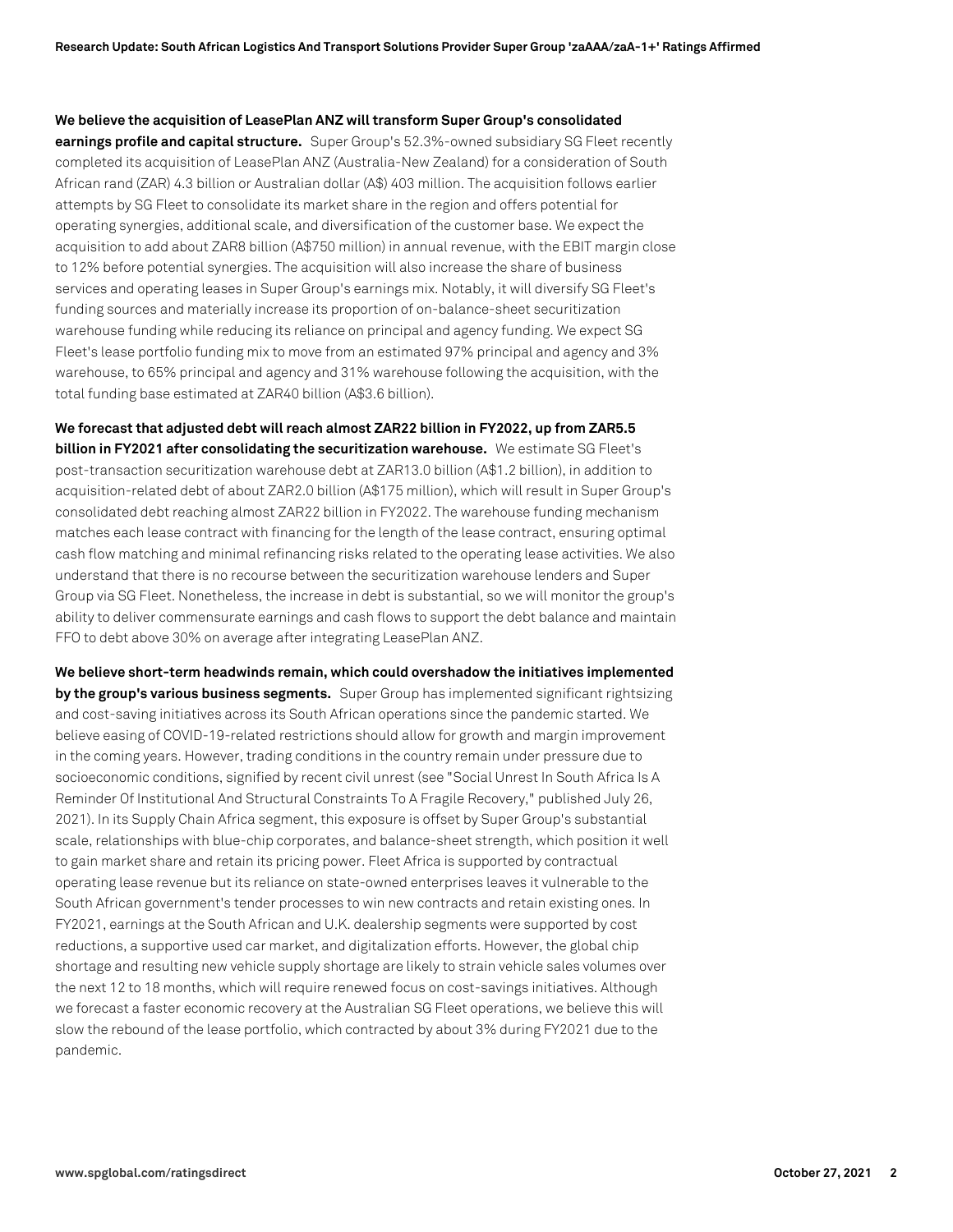**We foresee tighter and more sensitive credit metric headroom in our base case forecasts,**

**following the acquisition.** We forecast FFO to debt will remain close to 30%-35% on average, while the change in funding mix means the securitization warehouse will be a permanent feature of the group's capital structure. As a result, we expect the higher debt balance to make credit metrics more sensitive to changes in earnings in future. However, this is compensated by stronger contractual revenue associated with the medium-term (three to five years) lease assets, which should result in more stable earnings. Super Group is expected to generate marginally positive free operating cash flow (FOCF) after leases in FY2022, rising to ZAR500 million-ZAR1.5 billion in FY2023. The company's debt maturity profile is manageable, with ZAR1.5 billion–ZAR2.0 billion maturing on average annually over the next three years.

**Rating pressure could build over the next 12 months, if it becomes apparent that FFO to debt will remain lower than 30% following the acquisition.** Weak operating conditions or additional acquisitions could also contribute to weaker credit metrics without tangible prospects for recovery. However, visibility on the evolution of the group's business profile and capital structure after LeasePlan ANZ is integrated, alongside FFO to debt sustainably above 30%, would support the current rating.

## **Company Description**

Super Group is a provider of supply chain logistics, commodity transport, fleet management, and lease solutions, and auto dealerships. It is headquartered in South Africa and listed on the Johannesburg Stock Exchange with a market capitalization close to ZAR12.5 billion (US\$850 million).

The company's operating segments consist of

- Supply Chain Africa and Supply Chain Europe;
- Fleet solutions via Fleet Africa and SG Fleet Ltd., the latter listed in Australia and 52.3% owned by Super Group; and
- Dealerships based in South Africa and the U.K.

## **Our Base-Case Scenario**

#### **Assumptions**

- Revenue to increase by about 30% in FY2022 and by mid-single digits in FY2023.
- Adjusted EBITDA margins to rise to 15%-16% on average following the acquisition, from 10.8% in FY2021.
- Capital expenditure (capex) of ZAR2.5 billion-ZAR3.0 billion annually in FY2022 and FY2023.
- Net reinvestment in SG Fleet's lease asset portfolio of close to ZAR3.0 billion per year.
- Proceeds from fleet asset disposals of around ZAR800 million in FY2022 and FY2023.
- Working capital outflows of around ZAR350 million annually in FY2022 and FY2023.
- Dividends to common shareholders at about 16.7% of net income (6x dividend cover ratio).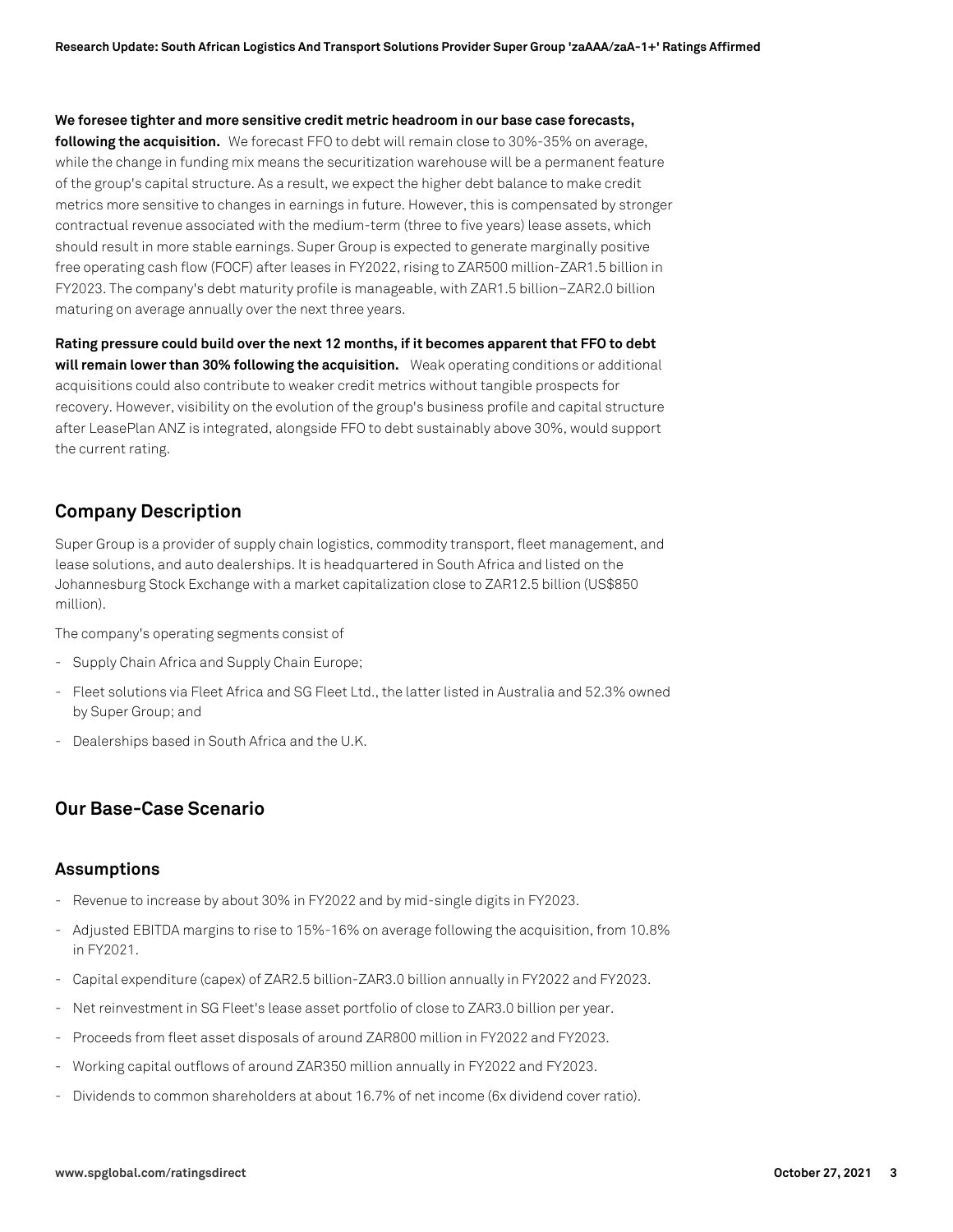#### **Key metrics**

#### **Super Group Ltd.--Key Metrics\***

|                             | --Fiscal year ended June 30-- |        |               |               |               |
|-----------------------------|-------------------------------|--------|---------------|---------------|---------------|
| Mil. ZAR                    | 2020a                         | 2021a  | 2022e         | 2023f         | 2024f         |
| Revenue                     | 34.578                        | 39.518 | 52,000        | 54,000        | 56,000        |
| EBITDA margin (%)           | 9.8                           | 10.8   | $14.5 - 15.5$ | $14.0 - 15.0$ | $14.0 - 16.0$ |
| Funds from operations (FFO) | 2.088                         | 3.050  | 6,000-6,500   | 6.500-7.000   | 6.500-7.000   |
| Debt                        | 6.782                         | 5.517  | 21.000-22.000 | 21.000-22.000 | 21.000-22.000 |
| Debt to EBITDA (x)          | 2.0                           | 1.3    | 2.7           | 7.6           | 7.4           |
| FFO to debt (%)             | 31                            | 55     | 29            | 30            | 33            |

\*All figures adjusted by S&P Global Ratings. ZAR--South African rand. a--Actual. e--Estimate. f--Forecast.

## **Liquidity**

We assess Super Group's liquidity as adequate because we forecast that sources will cover uses by around 1.5x for the 12 months started July 1, 2021. Our assessment also incorporates Super Group's variable cost structure, substantial cash balances, and manageable debt maturity profile, which support its ability to absorb low-probability high-impact market or operating shocks with limited need for refinancing.

We estimate the following principal liquidity sources for the 12 months started July 1, 2021, after incorporating the acquisition:

- Cash and cash equivalents close to ZAR5.0 billion.
- Available committed bank lines of about ZAR1.5 billion with maturities greater than 12 months.
- Annual forecast cash FFO, net of all lease-related payments, of about ZAR5.5 billion.
- Annual proceeds from fleet asset disposals of about ZAR800 million.

For the same period, we calculate the following principal liquidity uses:

- Scheduled debt maturities and amortization of about ZAR2.0 billion.
- Working capital outflows of ZAR350 million.
- Net reinvestment in SG Fleet's lease asset portfolio of close to ZAR3.0 billion.
- Gross capex of about ZAR3.0 billion.
- Dividends of at least ZAR250 million.

#### **Covenants**

Super Group's general banking facilities are subject to certain interest coverage and net debt-to-EBITDA covenants, which are measured quarterly after deconsolidating SG Fleet. We expect that headroom under these covenants will remain adequate (>30%) and that the group will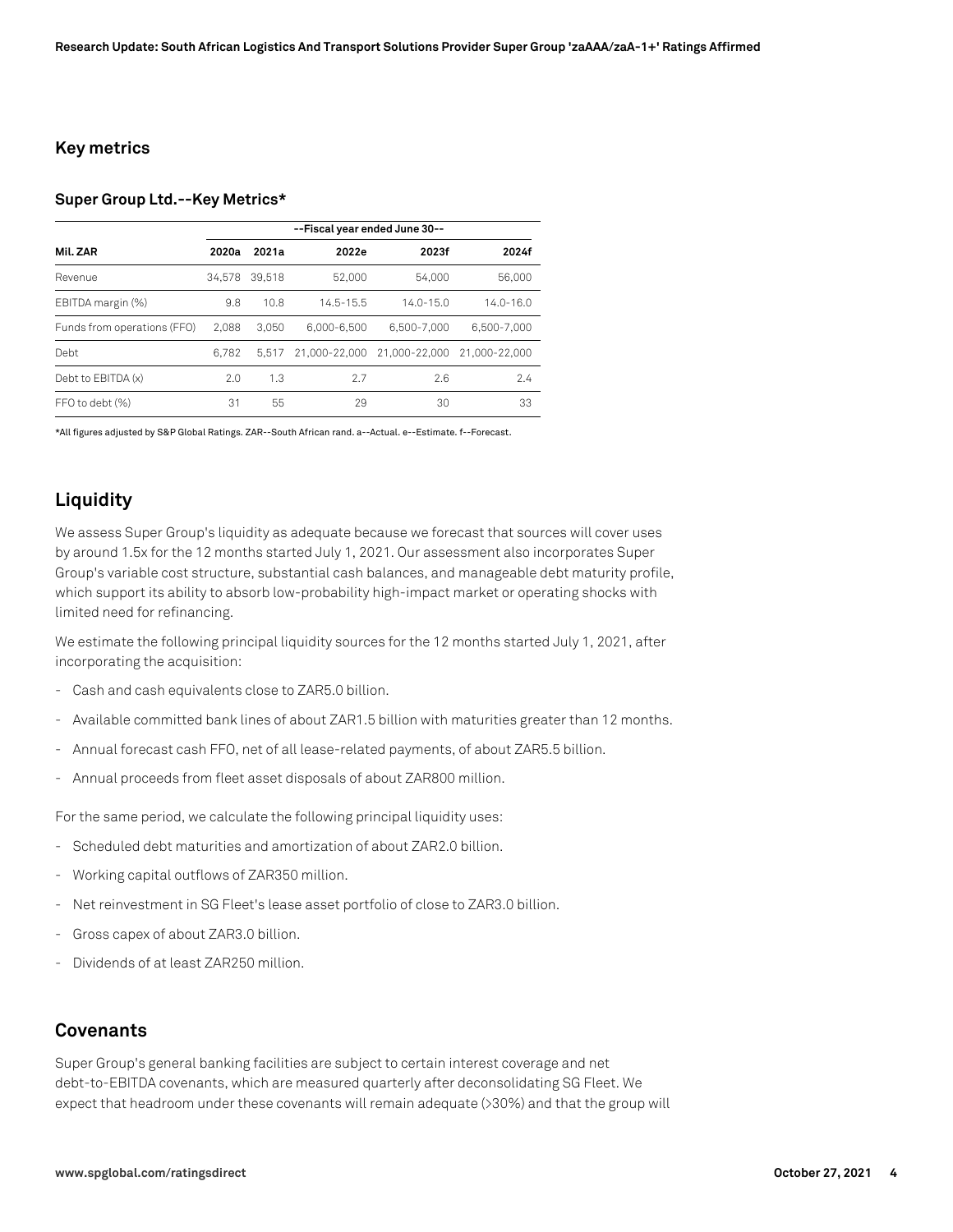be able to meet its cash needs from internally generated funds.

## **Ratings Score Snapshot**

South Africa National Scale Rating: zaAAA/--/zaA-1+

Business risk: Fair

- Country risk: Intermediate
- Industry risk: Intermediate
- Competitive position: Fair

Financial risk: Intermediate

- Cash flow/Leverage: Intermediate

#### Modifiers:

- Diversification/Portfolio effect: Neutral (no impact)
- Capital structure: Neutral (no impact)
- Financial policy: Negative (-1 notch)
- Liquidity: Adequate (no impact)
- Management and governance: Fair (no impact)
- Comparable rating analysis: Neutral (no impact)

## **Related Criteria**

- General Criteria: Environmental, Social, And Governance Principles In Credit Ratings, Oct. 10, 2021
- General Criteria: Group Rating Methodology, July 1, 2019
- Criteria | Corporates | General: Corporate Methodology: Ratios And Adjustments, April 1, 2019
- General Criteria: Methodology For National And Regional Scale Credit Ratings, June 25, 2018
- Criteria | Corporates | General: Methodology And Assumptions: Liquidity Descriptors For Global Corporate Issuers, Dec. 16, 2014
- General Criteria: Ratings Above The Sovereign--Corporate And Government Ratings: Methodology And Assumptions, Nov. 20, 2013
- Criteria | Corporates | General: Corporate Methodology, Nov. 19, 2013
- General Criteria: Methodology: Industry Risk, Nov. 19, 2013
- General Criteria: Country Risk Assessment Methodology And Assumptions, Nov. 19, 2013
- General Criteria: Methodology: Management And Governance Credit Factors For Corporate Entities, Nov. 13, 2012
- General Criteria: Principles Of Credit Ratings, Feb. 16, 2011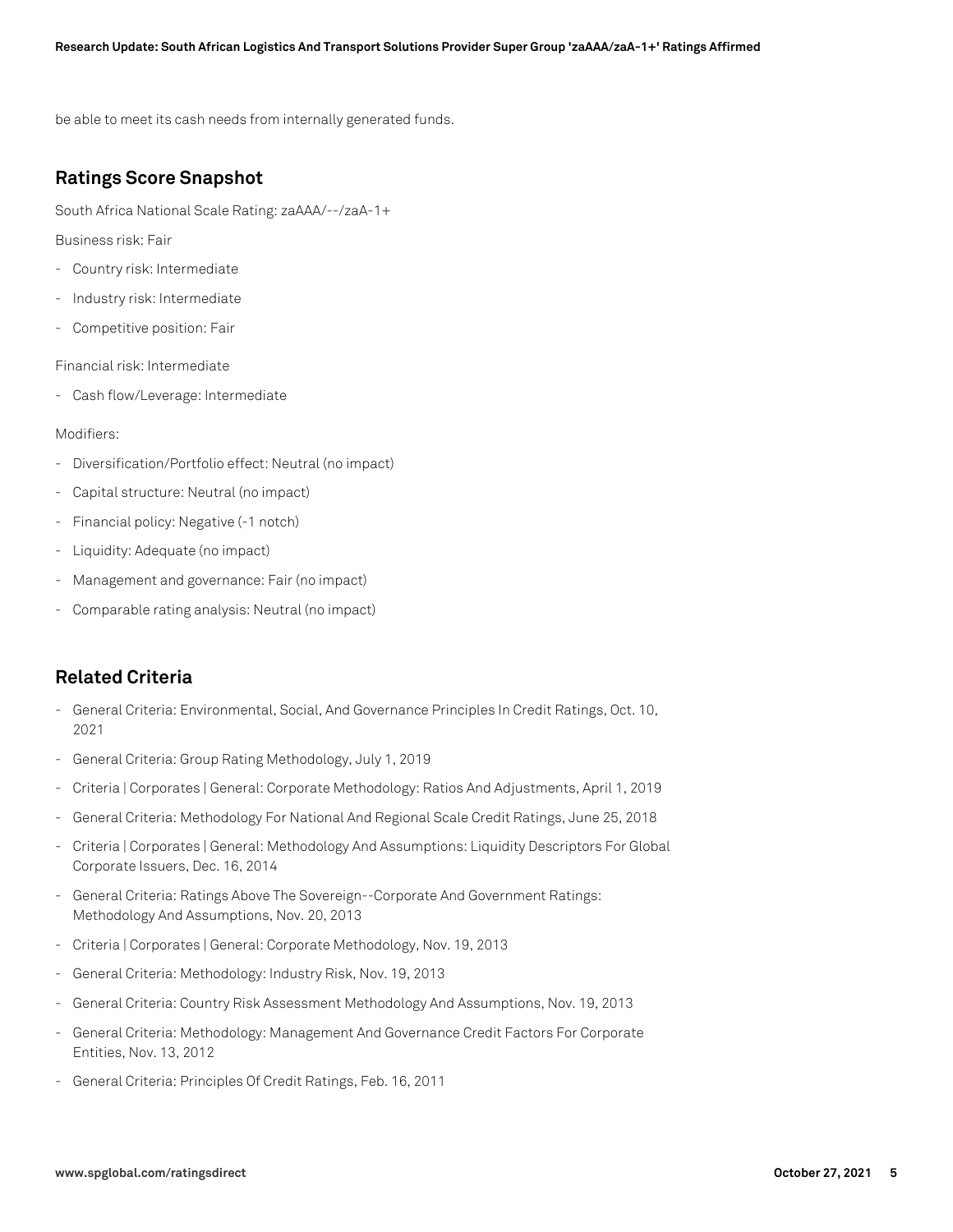## **Related Research**

- Social Unrest In South Africa Is A Reminder Of Institutional And Structural Constraints To A Fragile Recovery, July 26, 2021

## **Ratings List**

#### **Ratings Affirmed**

**Super Group Ltd.** Issuer Credit Rating South Africa National Scale zaAAA/--/zaA-1+

**Regulatory Disclosures**

Super Group Ltd.

- Primary Credit Analyst: Rishav Singh, Associate
- Rating Committee Chairperson: G.Andrew Stillman
- Date initial rating assigned: Aug. 20, 2013
- Date of previous review: May 12, 2020

## **Disclaimers**

This rating has been determined by a rating committee based solely on the committee's independent evaluation of the credit risks and merits of the issuer or issue being rated in accordance with S&P Global Ratings published criteria and no part of this rating was influenced by any other business activities of S&P Global Ratings.

This credit rating is solicited. The rated entity did participate in the credit rating process. S&P Global Ratings did have access to the accounts, financial records and other relevant internal, non-public documents of the rated entity or a related third party. S&P Global Ratings has used information from sources believed to be reliable but does not guarantee the accuracy, adequacy, or completeness of any information used.

Materials Used In The Credit Rating Process: Sufficient information in general consists of both (i) financial statements that describe the Issuer's financial condition, results of operations and cash-flows, and (ii) a description of the activities and obligations of the entity including of its governance and legal structure.

This credit rating was disclosed to the rated entity or related third party before being issued.

S&P Global Ratings' regulatory disclosures (PCRs) are published as of a point-in-time, which is current as of the date a Credit Rating Action was last published. S&P Global Ratings updates the PCR for a given Credit Rating to include any changes to PCR disclosures only when a subsequent Credit Rating Action is published. Thus, disclosure information in this PCR may not reflect changes to data within PCR disclosures that can occur over time subsequent to the publication of a PCR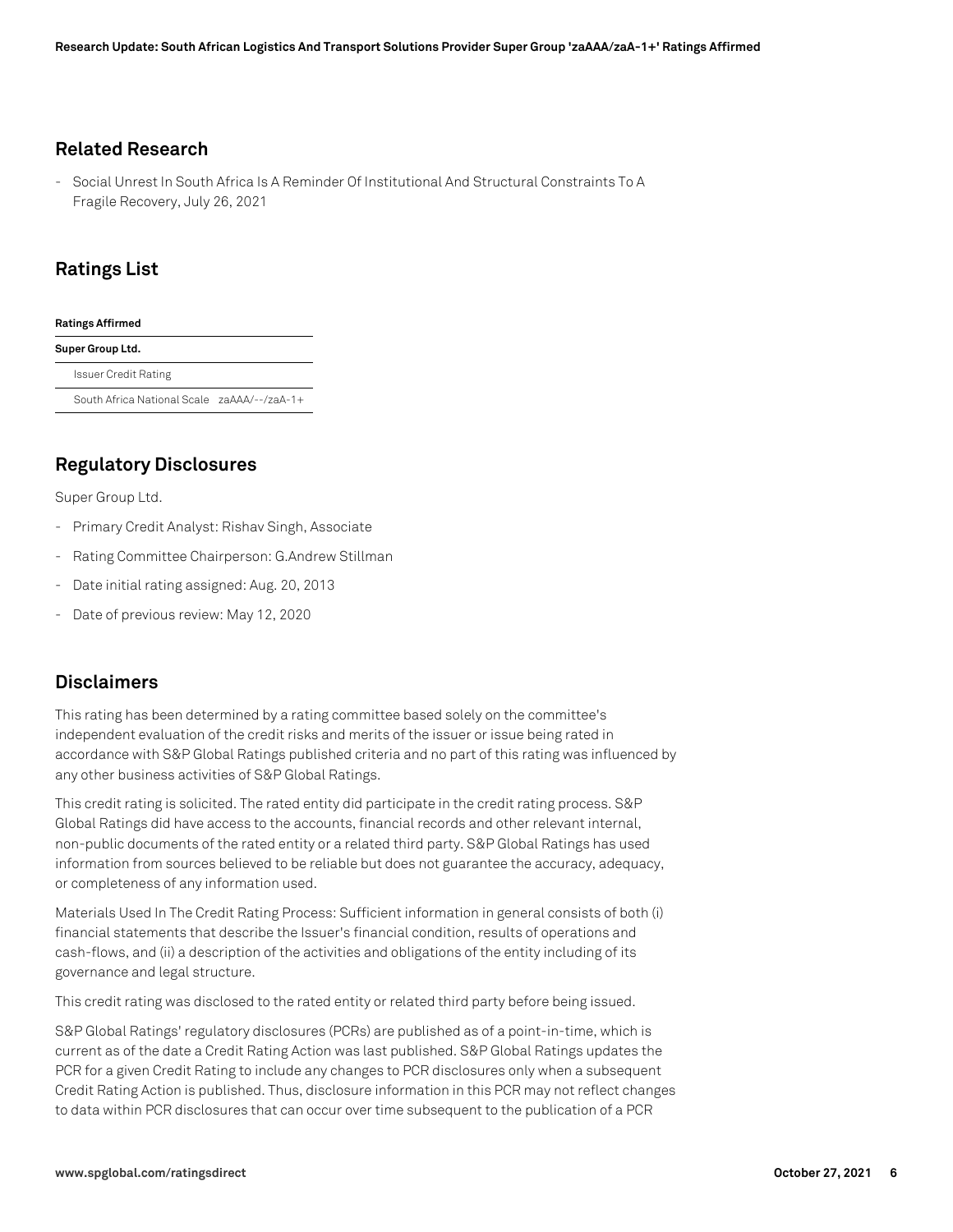but that are not otherwise associated with a Credit Rating Action.

## **Glossary**

- Business risk profile: This measure comprises the risk and return potential for a company in the market in which it participates (its industry risk), the country risks within those markets, the competitive climate, the company's competitive advantages and disadvantages (its competitive position).
- Comparable rating analysis: This involves taking a holistic review of a company's stand-alone credit risk profile (SACP), because each of the subfactors that ultimately generate the SACP can be at the upper or lower end, or at the midpoint, of such a range. It may also touch upon the overall comparative assessment of an issuer in relation to its peers across industry and jurisdiction and may capture some factors not (fully) covered, such as a short operating track record, entities in transition, unusual structures, or contingent risk exposures.
- Competitive advantage: The strategic positioning and attractiveness to customers of the company's products or services, and the fragility or sustainability of its business model.
- Competitive position: Our assessment of a company's: competitive advantage; operating efficiency; scale, scope, and diversity; and profitability.
- Country risk: This measures a country's influence on the overall credit risks for a rated company with regards to a country's economic, institutional and governance effectiveness, financial system, and payment culture/rule of law risks.
- Creditworthiness: Ability and willingness of a company to meet its debt and debt-like obligations; measured by assessing the level current and future resources relative to the size and timing of its commitments.
- Diversification/portfolio effect: Applicable to conglomerates. An assessment of the extent to which an entity's multiple core business lines are correlated and whether each contributes a material source of earnings and cash flow.
- Earnings: Proxy for profit or surplus yielded by an entity after production and overhead costs have been accounted for in a given period.
- EBITDA margin: This is EBITDA as a fraction of revenues.
- EBITDA: This is earnings before interest, tax, depreciation, and amortization.
- Efficiency gains: Cost improvements.
- Financial headroom: Measure of deviation tolerated in financial metrics without moving outside or above a predesignated band or limit typically found in loan covenants (as in a debt-to-EBITDA multiple that places a constraint on leverage) or set for the respective rating level. Significant headroom would allow for larger deviations.
- Financial risk profile: This measure comprises our assessment of a company's cash flow/leverage analysis. It also takes into account the relationship of the cash flows the organization can achieve given its business risk profile. The measure is before assessing other financial drivers such as capital structure, financial policy, or liquidity.
- Free operating cash flow (FOCF): Cash flow from operations minus capital expenditure.
- Funds from operations (FFO): EBITDA minus interest expense minus current tax.
- Group rating methodology: The assessment of the likelihood of extraordinary group support (or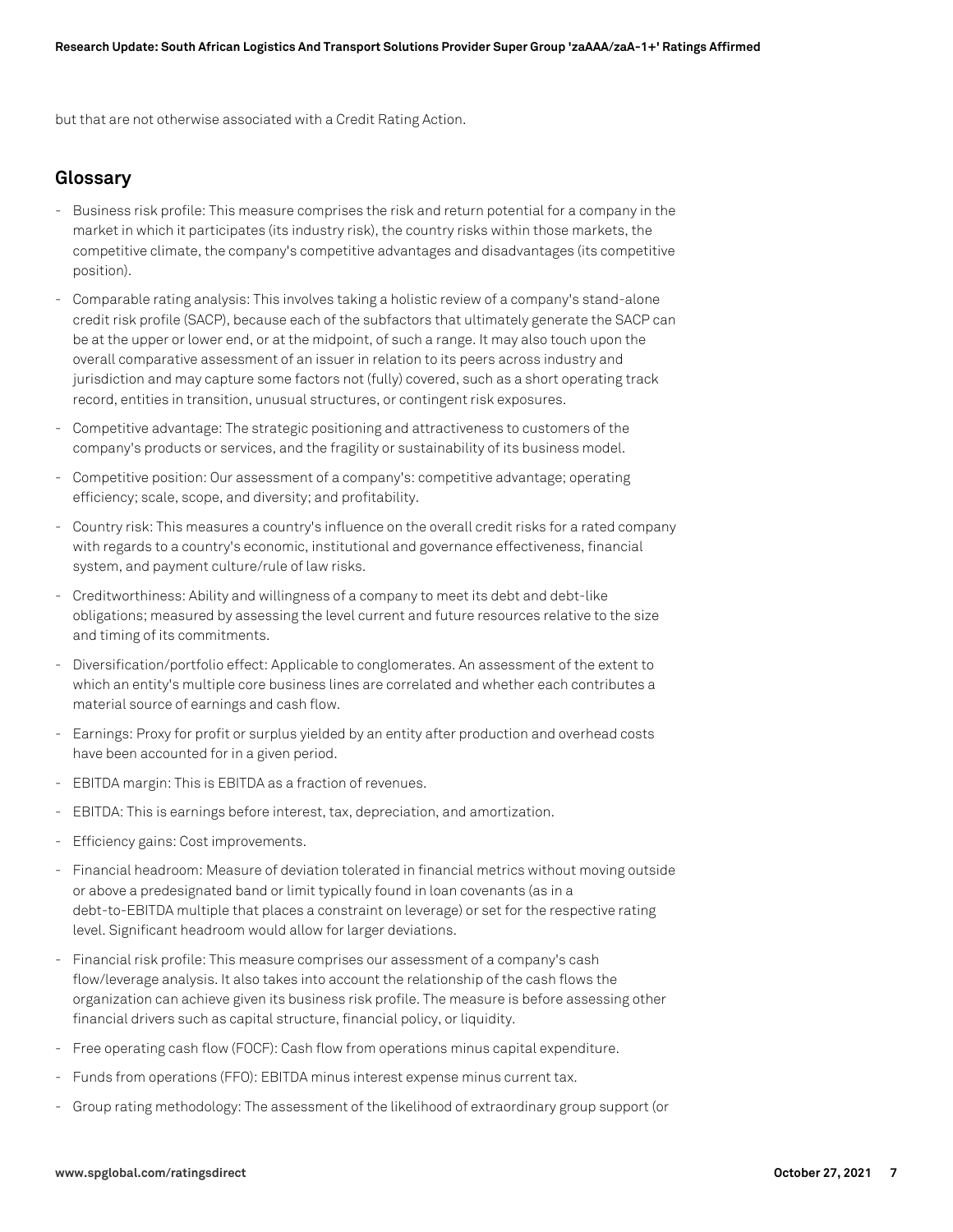conversely, negative group intervention) that is factored into the rating on an entity that is a member of a group.

- Industry risk: This addresses the major factors that affect the risks that companies face in their respective industries.
- Issuer credit rating: This is a forward-looking opinion of an obligor's overall creditworthiness (A national scale rating is also an issuer credit rating).
- Leverage: The level of a company's debt in relation to its earnings before interest, tax, depreciation, and amortization.
- Liquidity: This is the assessment of a company's monetary flows, assessed over a 12 to 24 month period. It also assesses the risk and potential consequences of a company's breach of covenant test, typically tied to declines in EBITDA.
- Management and governance: This addresses how management's strategic competence, organizational effectiveness, risk management, and governance practices shape the issuer's competitiveness in the marketplace, the strength of its financial risk management, and the robustness of its governance.
- Operating efficiency: The quality and flexibility of the company's asset base and its cost management and structure.
- Profitability ratio: Commonly measured using return on capital and EBITDA margins, but can be measured using sector-specific ratios.
- Scale, scope, and diversity: The concentration or diversification of business activities.

Certain terms used in this report, particularly certain adjectives used to express our view on rating relevant factors, have specific meanings ascribed to them in our criteria, and should therefore be read in conjunction with such criteria. Please see Ratings Criteria at www.standardandpoors.com for further information. A description of each of S&P Global Ratings' rating categories is contained in "S&P Global Ratings Definitions" at https://www.standardandpoors.com/en\_US/web/guest/article/-/view/sourceId/504352 Complete ratings information is available to subscribers of RatingsDirect at www.capitaliq.com. All ratings affected by this rating action can be found on S&P Global Ratings' public website at www.standardandpoors.com. Use the Ratings search box located in the left column. Alternatively, call one of the following S&P Global Ratings numbers: Client Support Europe (44) 20-7176-7176; London Press Office (44) 20-7176-3605; Paris (33) 1-4420-6708; Frankfurt (49) 69-33-999-225; Stockholm (46) 8-440-5914; or Moscow 7 (495) 783-4009.